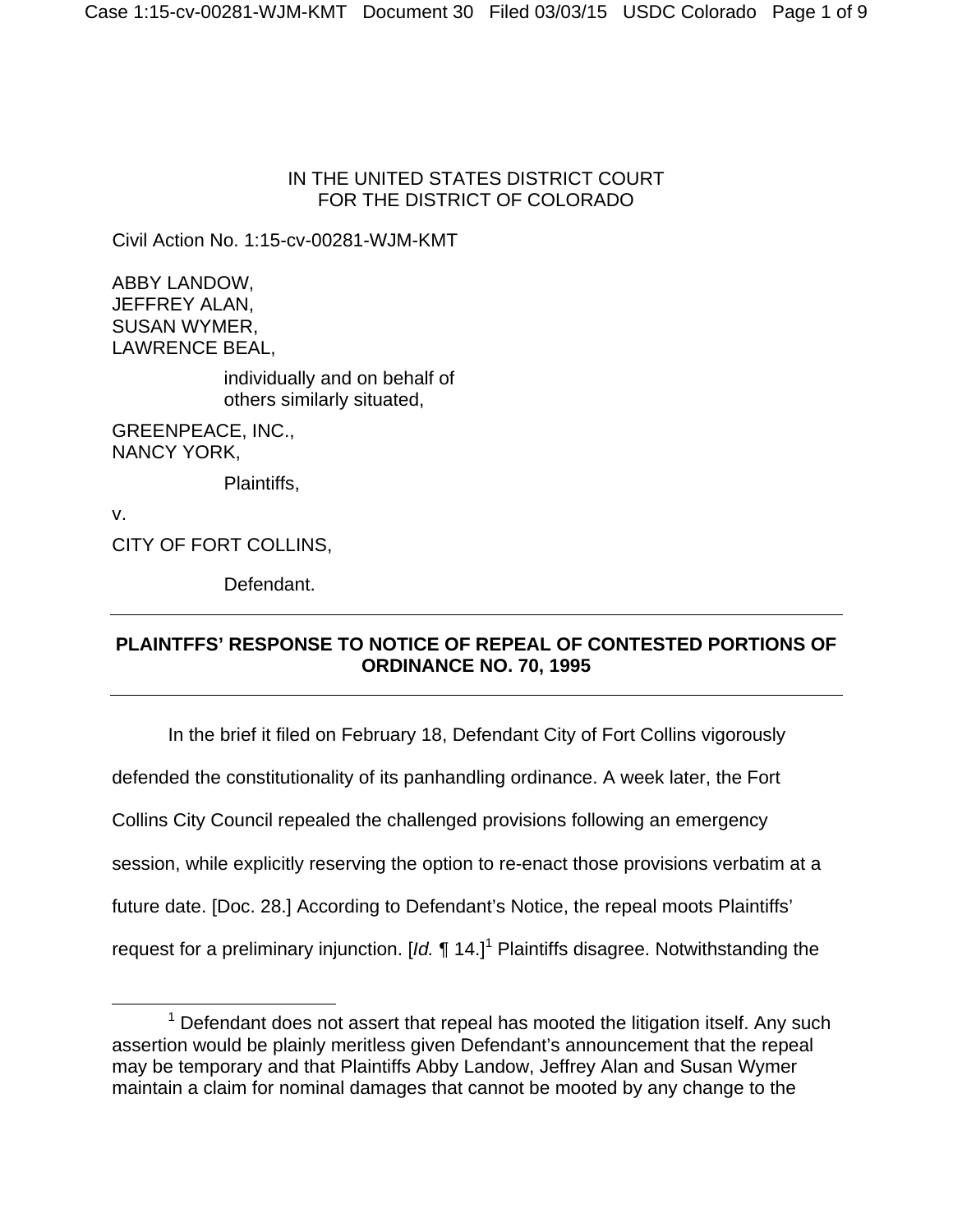repeal, there still exists a live controversy as to Plaintiffs' request for preliminary injunctive relief. Whereas Plaintiffs initially sought to prohibit the City from enforcing the contested provisions of the ordinance, Plaintiffs now seek to prohibit the City from reenacting the repealed provisions of the ordinance. Furthermore, the repeal has no effect on Plaintiffs' original request that the Court enjoin Defendant from continuing to target passive solicitors whose conduct never violated the ordinance or any of its challenged provisions to begin with.

### **I. THE REPEAL DOES NOT MOOT PLAINTIFFS' REQUEST FOR PRELIMINARY RELIEF AS TO THE CHALLENGED PROVISIONS BECAUSE THE CITY MAY RE-ENACT THEM**

"It is well settled that a defendant's voluntary cessation of a challenged practice

does not deprive a federal court of its power to determine the legality of the practice."

*Friends of the Earth v. Laidlaw Envtl. Servs.*, 528 U.S. 167, 189 (2000) (internal

quotation marks omitted). "If it did, the courts would be compelled to leave the

defendant . . . free to return to his old ways." *Id.* (internal quotation marks omitted). A

party asserting mootness has the "heavy burden of persuading the court" that it is

"absolutely clear that the allegedly wrongful behavior could not reasonably be expected

 $\overline{a}$ challenged ordinance. *See City of Los Angeles v. Lyons*, 461 U.S. 95, 101 (1983) (explaining that "the case is not moot, since the moratorium by its terms is not permanent"); *City of Mesquite v. Aladdin's Castle, Inc.*, 455 U.S. 283, 289 (1982) (refusing to dismiss as moot plaintiff's challenge to a city licensing ordinance even after the city had removed the challenged language, because the City could reenact "precisely the same provision if the District Court's judgment were vacated"); *Camfield v. City of Okla. City*, 248 F.3d 1214, 1223-24 (10th Cir. 2001) (collecting cases discussing *Aladdin's Castle* mootness exception as applying where there is "evidence in the record to indicate that the legislature intends to reenact the prior version of the disputed statute").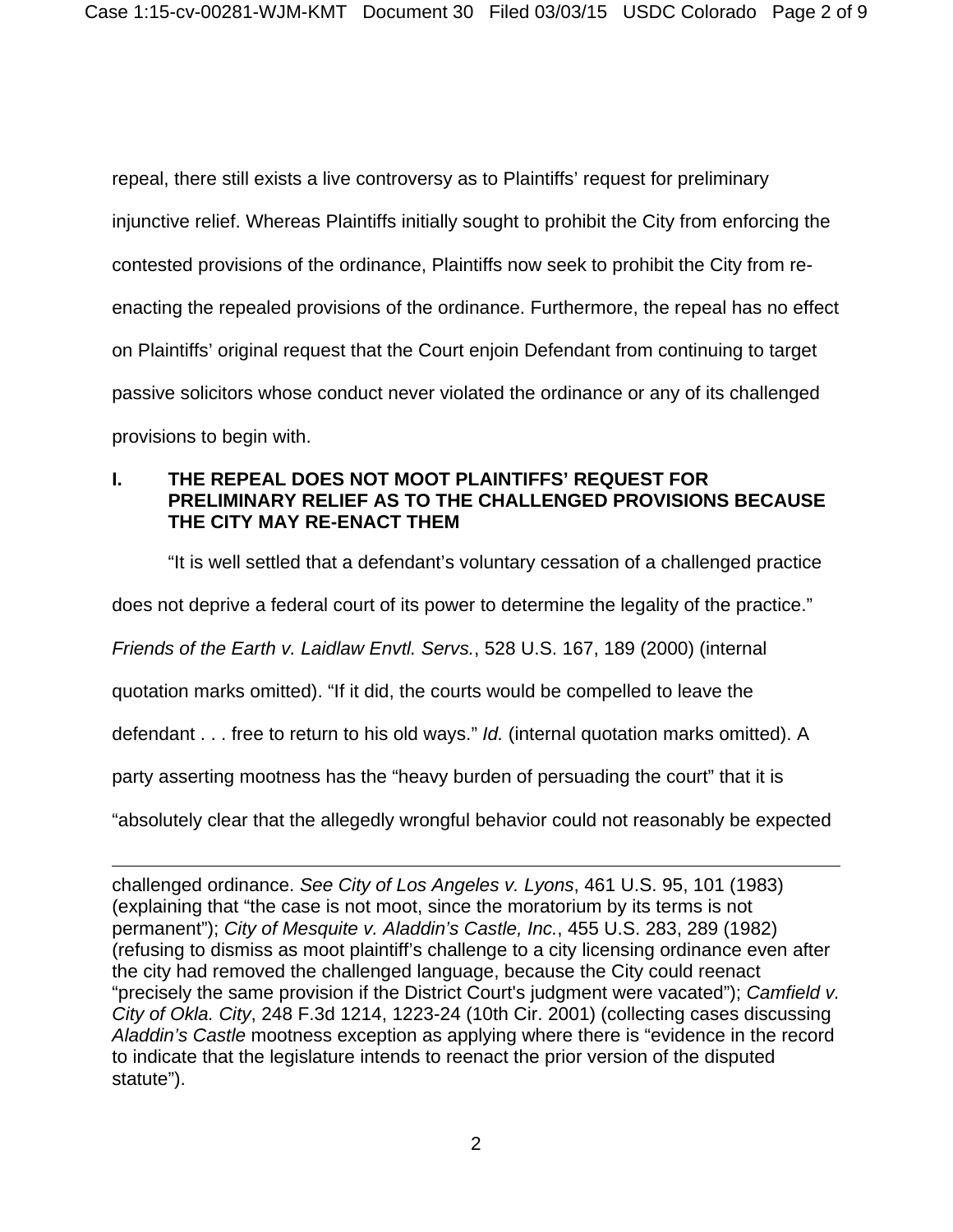to recur." *Id.* Courts apply this standard not only when defendants seek dismissal, but also when they seek to avoid a preliminary injunction. *See, e.g., LGS Architects, Inc. v. Concordia Homes of Nevada*, 434 F.3d 1150, 1154 (9th Cir. 2006); *Doe v. Duncanville Indep. Sch. Dist.*, 994 F.2d 160, 163, 166 (5th Cir. 1993); *Rouser v. White*, 707 F. Supp. 2d 1055 (E.D. Cal. 2010); *S.D. v. St. Johns Cty. Sch. Dist.*, 632 F. Supp. 2d 1085 (M.D. Fla. 2009); *Lopes v. Int'l Rubber Distributors, Inc.*, 309 F. Supp. 2d 972, 983 (N.D. Ohio 2004).

A defendant's vigorous defense of the allegedly wrongful conduct that it ceased only in response to litigation militates against a finding that defendant has met its burden to show there is no reasonable possibility of recurrence. *See Parents Involved in Cmty. Sch. v. Seattle Sch. Dist. No. 1*, 551 U.S. 701, 719 (2007) (denying mootness when "the district vigorously defends the constitutionality of its race-based program, and nowhere suggests that if this litigation is resolved in its favor it will not resume using race to assign students"); *Sheely v. MRI Radiology Network*, 505 F.3d 1173, 1187 (11th Cir. 2007) ("[A] defendant's failure to acknowledge wrongdoing . . . suggests that cessation is motivated merely by a desire to avoid liability, and furthermore ensures that a live dispute between the parties remains."); *Weigand v. Vill. of Tinley Park*, 129 F. Supp. 2d 1170, 1172-73 (N.D. Ill. 2001) (finding no mootness in challenge of repealed ordinance when defendant village did not "recognize[] their culpability," "admit that the ordinance was unconstitutional," or provide "assurance[s] against future violations").

In this case, Fort Collins has not carried its "heavy burden." Only days ago, in a 30-page brief, Fort Collins vigorously defended the validity of the provisions it has now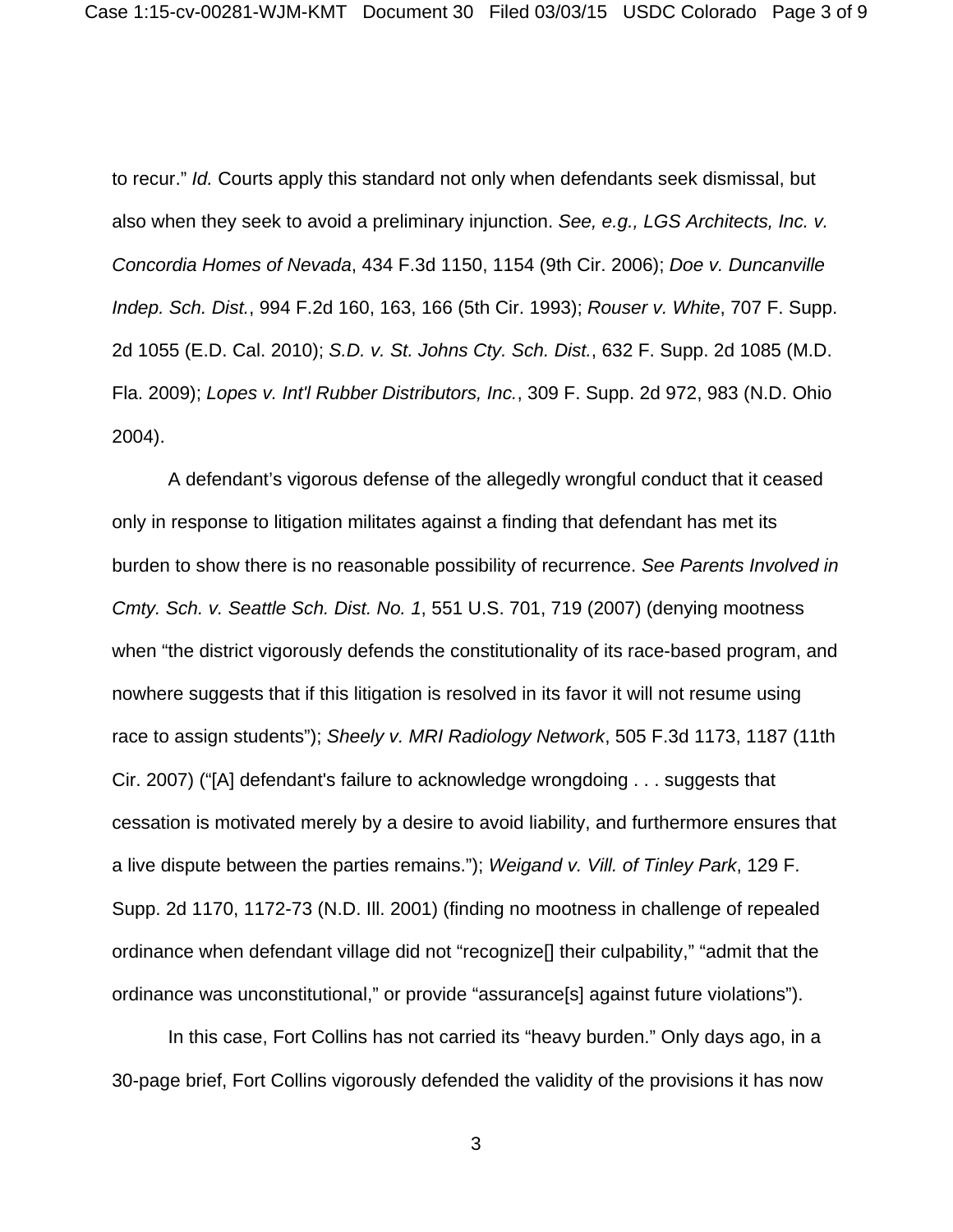repealed. [Doc. 16.] Moreover, the City has not even attempted to assure the Court that the repealed provisions will remain repealed. On the contrary, the City candidly acknowledged in a memo accompanying the repeal ordinance (though not accompanying the City's Notice of Repeal to the Court) that the repeal is a litigation tactic aimed at "mooting much of the lawsuit" and that the City may reinstate the challenged provisions at some later date:

In order to provide the City with more time to review and possibly consider amendments to these Challenged Provisions, and to avoid the substantial time and resource demands placed on the City that will result from the Lawsuit, this emergency ordinance will repeal the Challenged Provisions and direct City staff to continue its review of the Challenged Provisions, to conduct any needed public outreach concerning them, and to prepare and present to Council future ordinances to reinstate the Challenged Provisions as now existing or as they may be proposed for amendment. This repeal of the Challenged Provisions will have the effect of mooting much of the Lawsuit.

[Ex. 1 (Agenda Item Summary, Feb. 27, 2015) (emphasis added).] The preamble to the ordinance also states that "the City Council has elected to repeal the Challenged Provisions and to direct City staff . . . to prepare and present to Council future ordinances to reinstate the Challenged Provisions as now existing or as they may be proposed for amendment." [Doc. 28, Ex. B at 1.]

Considering Defendant's vigorous defense of the constitutionality of the repealed provisions and its candid acknowledgement that repeal was a tactic solely to avoid the expenses of this litigation, Defendant has failed to meet its "heavy burden" of showing that there is no reasonable possibility of reenactment. Therefore, the repeal does not moot Plaintiffs' request for preliminary injunctive relief. *See, e.g., LGS Architects, Inc.*, 434 F.3d at 1154 (appeal from denial of preliminary injunction was not moot where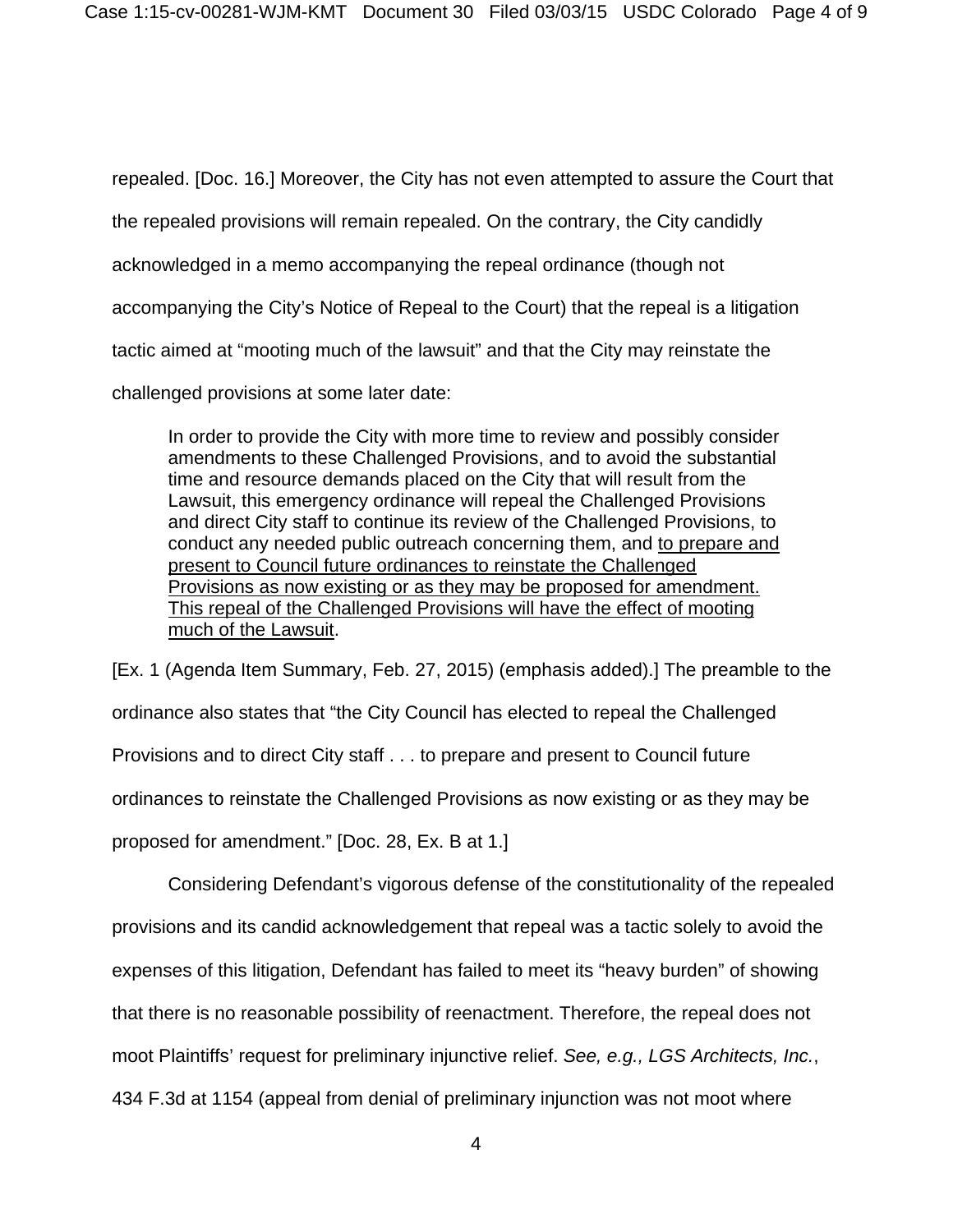"Concordia's representation that it has no intention to use LGS's architectural plans in the future does not make it 'absolutely clear' that Concordia will permanently refrain from future infringement. If the opposite were true, any defendant could moot a preliminary injunction appeal by simply representing to the court that it will cease its wrongdoing."); *Doe*, 994 F.2d at 163, 166 (although "[b]y the time of the preliminary injunction hearing, all class-time prayers had stopped," court affirmed issuance of preliminary injunction, holding that district's "voluntary cessation of its allegedly violative religious practices does not preclude a finding of irreparable injury," given that district court found "there is a substantial likelihood that the alleged conduct would be reinstituted if the court refused to grant the relief requested"); *Rouser*, 707 F. Supp. 2d at 1071 ("While [the reasoning of voluntary cessation] concerns mootness, and not whether a plaintiff is entitled to a preliminary injunction, it is immediately relevant to defendant's argument. Specifically, plaintiff would be entitled to injunctive relief at trial even if defendants could demonstrate that at the time of trial they were not infringing the practice of his religion. . . . Similarly, because a preliminary injunction is only awarded where plaintiff has shown that he is likely to receive such a permanent injunction after trial, the same reasoning applies. Accordingly, even if Rouser's religion were not currently being infringed by defendants, plaintiff's claim for injunctive relief has not become moot because defendants could resume their conduct at any time.").

Plaintiffs are entitled to preliminary relief, slightly modified from their original request. Whereas Plaintiffs initially sought preliminary relief enjoining the City from enforcing the contested provisions of the ordinance, Plaintiffs now seek to preliminarily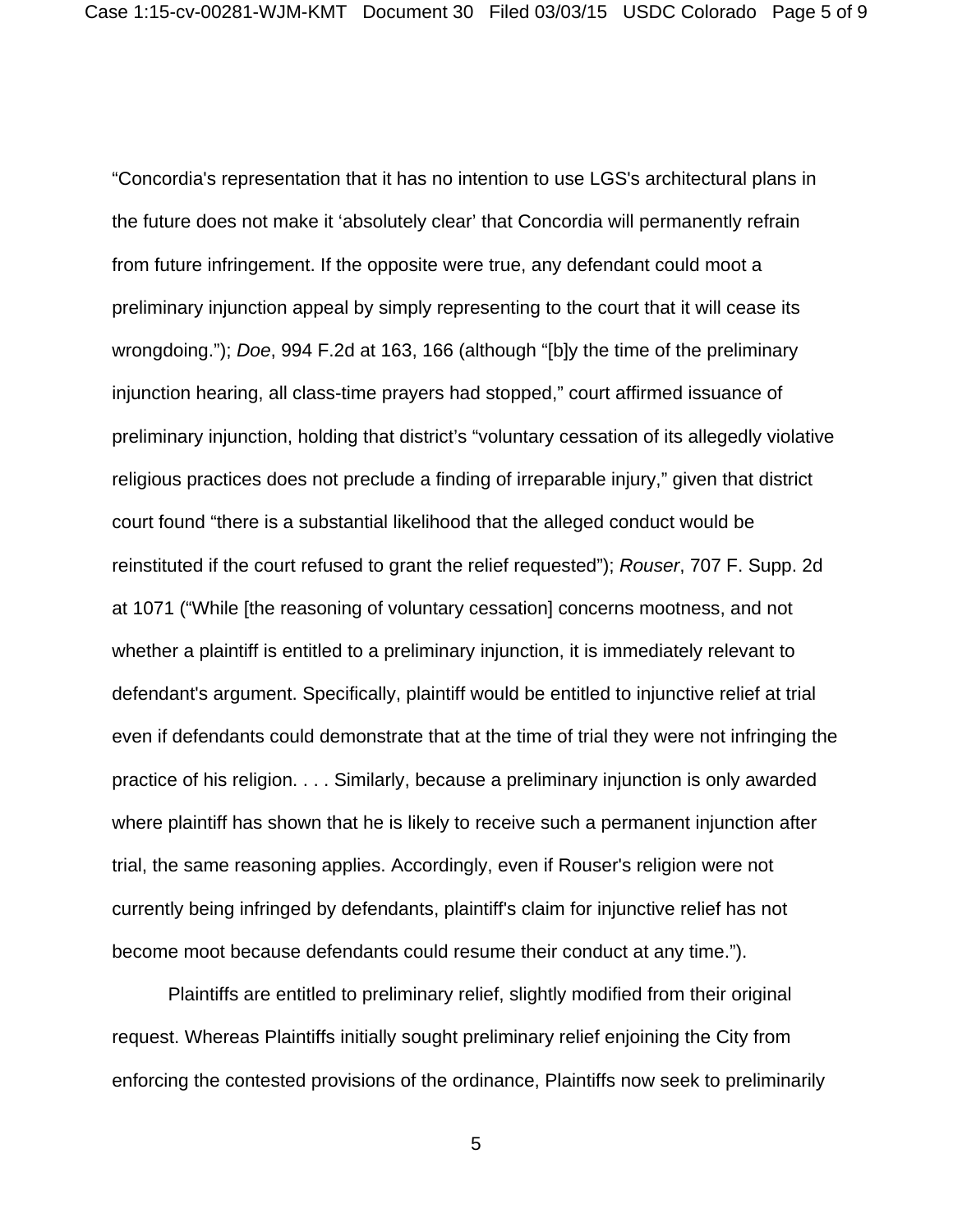enjoin the City from reenacting any of the challenged provisions until the Court can decide the serious constitutional questions Plaintiffs have presented.

### **II. THE REPEAL DOES NOT MOOT PLAINTIFFS' REQUEST FOR INTERIM RELIEF AS IT PERTAINS TO PASSIVE SOLICITORS**

Putting aside the possibility of reenactment, the mere repeal of the challenged provisions, without more, is simply insufficient to assure Plaintiffs that Fort Collins police will no longer target their passive solicitations. Plaintiffs made a strong evidentiary showing in their motion for interim relief that Fort Collins police have paid little heed to what specific behaviors the ordinance prohibits. Most notably, while the text of the ordinance exempts from its reach passive solicitors who merely hold a sign asking for a donation, Plaintiffs submitted to this Court almost four dozen citations in which Fort Collins police accused passive sign holders of violating the ordinance. [Doc. 2, Exs. 13- 14.] Similarly, Plaintiffs identified several citations in which the description of the allegedly illegal "panhandling" did not reflect any violation of the ordinance's specific prohibitions regarding time of day, location, or manner of carrying out the solicitation. [Doc. 2, Ex. 20.] Thus, Plaintiffs documented a widespread policy and practice of targeting solicitors who were not violating the ordinance. For impoverished, sign-holding solicitors like Plaintiffs Abby Landow, Susan Wymer, and Jeffrey Alan, the mere repeal of the challenged provisions makes no difference: their solicitation did not violate the ordinance before repeal, and their solicitations do not violate the ordinance after repeal.

The City has not even acknowledged its troubling practice of targeting solicitors who are not violating the ordinance, much less committed to changing it. In its response to Plaintiffs' motion for interim relief, Defendant, while acknowledging the text of the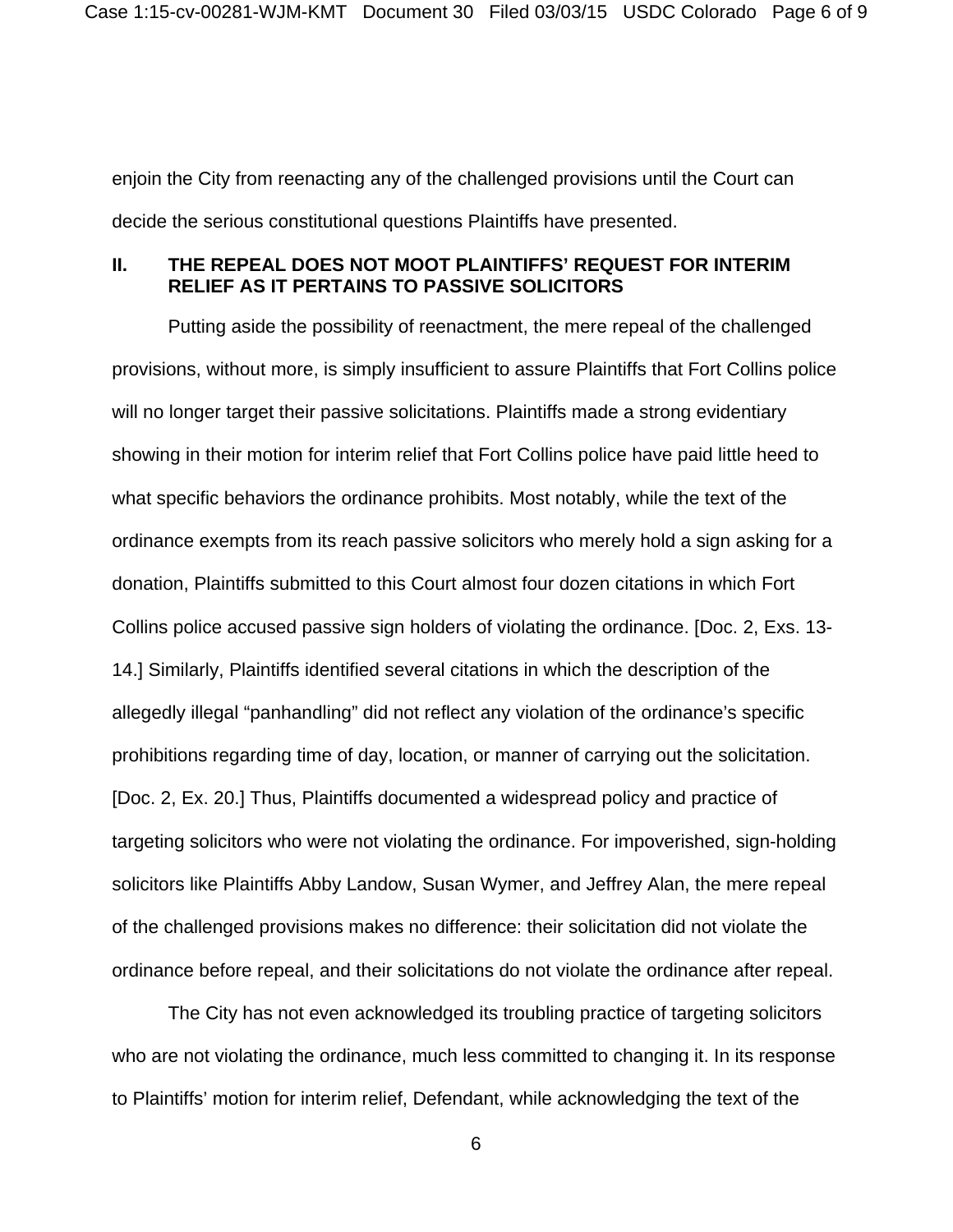ordinance did not regulate passive solicitation, wholly ignored the overwhelming evidence that the City's police force was primarily enforcing the ordinance against passive solicitors. For all of the City's public explanation of intent in repealing the ordinance, it never once stated or suggested that, in addition to repealing the challenged portions of the ordinance, it had directed its police force to end its pattern of *ultra vires* enforcement against passive solicitors. Defendant's Notice of Repeal is also silent on passive solicitation; it is not accompanied by, for instance, an affidavit from the Fort Collins Chief of Police or City Attorney affirming that this practice will end. In addition, although Plaintiffs have asked Defendant to stipulate to a preliminary injunction prohibiting the City from enforcing the ordinance against passive solicitors, Defendant has not yet agreed to do so. Thus, Plaintiffs have reason to believe that the campaign by Fort Collins police against passive solicitors will continue unabated despite repeal of some portions of the ordinance.

#### **CONCLUSION**

The City's repeal of the contested portions of the ordinance is a transparent attempt to avoid the burdens of litigating this case and preserve the possibility of reenacting the provisions another day. Plaintiffs ask this Court to preliminarily enjoin the City from (1) re-enacting any of the challenged (and now repealed) provisions of the ordinance; and from (2) relying on the ordinance as grounds for arresting, issuing citations, or issuing orders to "move on" to persons who solicit passively by displaying a sign or other means, without approaching, stopping, or accosting the person solicited.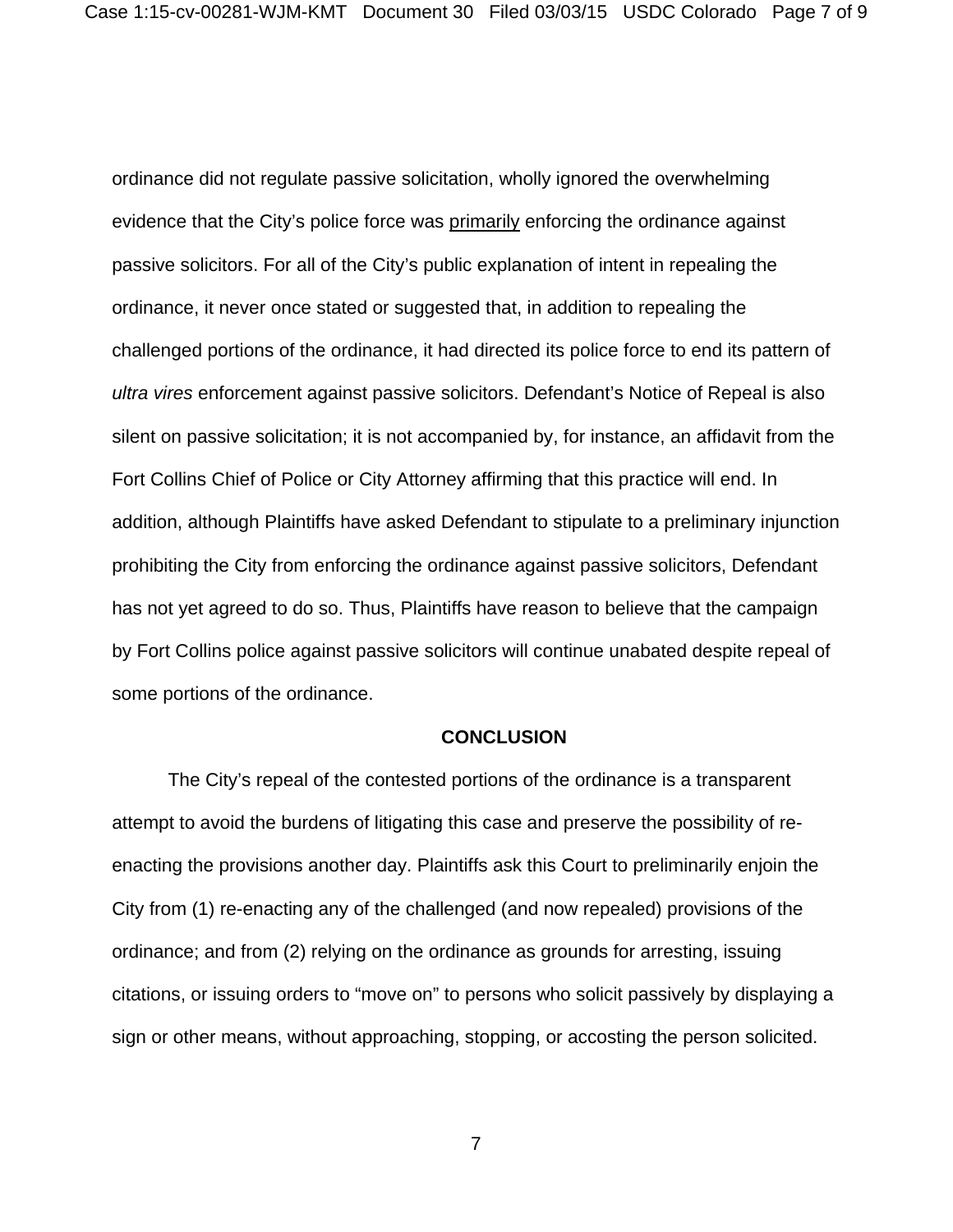Plaintiffs are prepared to present evidence and argument in support of their position at a

preliminary injunction hearing at the Court's earliest convenience.

Dated: March 3, 2015 Respectfully submitted,

*/s/ Hugh Q. Gottschalk* 

 Hugh Q. Gottschalk Thomas A. Olsen Wheeler Trigg O'Donnell LLP 370 Seventeenth Street, Suite 4500 Denver, CO 80202-5647 Telephone: 303.244.1800 Facsimile: 303.244.1879 Email: gottschalk@wtotrial.com olsen@wtotrial.com

*In cooperation with the ACLU Foundation of Colorado* 

Mark Silverstein Rebecca T. Wallace Sara R. Neel American Civil Liberties Union Foundation of Colorado 303 E. 17th Ave., Suite 350 Denver, CO 80203 Telephone: 720.402.3114 Facsimile: 303.777.1773 Email: msilverstein@aclu-co.org rtwallace@aclu-co.org sneel@aclu-co.org

*Attorneys for Plaintiffs Abby Landow, Jeffrey Alan, Susan Wymer, Lawrence Beal, Greenpeace, Inc., and Nancy York*